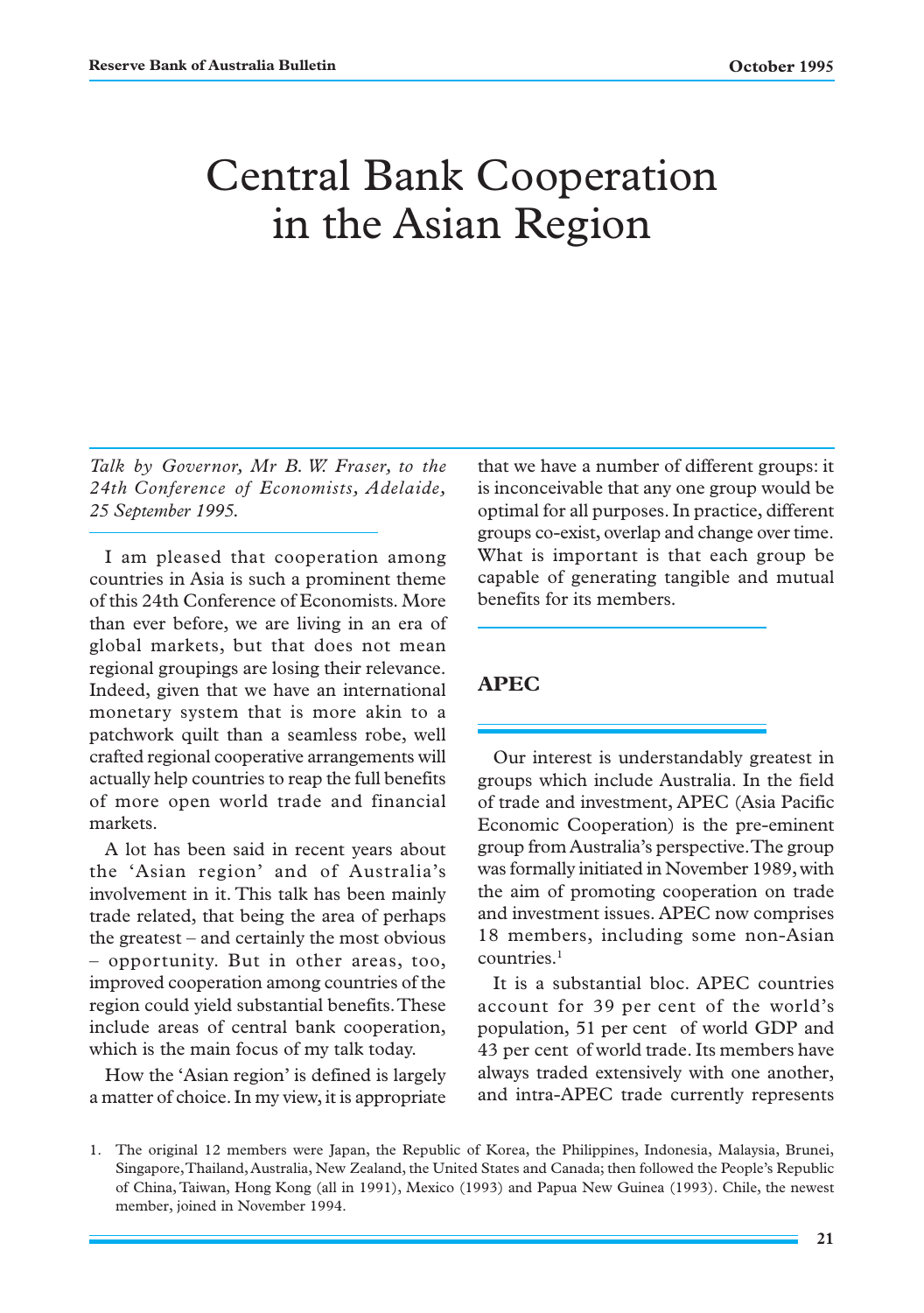around 75 per cent of the group's total trade. This share is likely to increase further as existing trade barriers are gradually dismantled.

The Bogor Declaration of November 1994 commits developed members of APEC to open trade and investment flows with other members by 2010; developing country members are committed to achieve the same objectives by 2020. These deadlines seem too close for some, and too distant for others. Seen in an historical context, however, their realisation would be a substantial achievement; in Europe, 35 years elapsed between the Treaty of Rome and the creation of the Single European Market in 1992.

Many hard decisions lie ahead, but the APEC initiatives are clearly supportive of the cause of freer world trade. If countries which account for nearly half of the world's trade succeed in removing barriers among themselves, that should strengthen the multilateral trading system. It should also enhance APEC's leverage on other regional and international groups professing similar objectives.

Another part of APEC's charter is to remove barriers to the flow of capital among members over the timeframes mentioned. These flows help to sustain robust rates of economic growth, but they can also raise problems for policy makers. They can, at times, destabilise financial markets, and this risk would be heightened by moves to lift exchange controls on capital flows, unless other policies are also changed. For this reason, APEC Finance Ministers have been turning their minds to ways to counter any unintended consequences which could frustrate freer trade and investment in the region. In their Jakarta Communiqué, they noted that uncertainty and ignorance in financial markets were often causes of destabilising capital movements, and resolved to try to ensure a better flow of information to financial markets. They acknowledged, too, the need for capital markets in the region to be further developed and deepened.

Some of these issues – including the monetary policy implications of large capital inflows – are obviously relevant to central banks. In varying degrees, the central banks of APEC countries do become involved when these matters are considered. For the most part, however, APEC seems likely to remain the domain primarily of Trade, Finance and Foreign Ministries, and to concentrate on areas in which those ministries (rather than central banks) have the greatest comparative advantage.

As I said, my focus today is on central bank cooperation. I should also make clear at the outset that the emphasis is very much on *cooperation* – not economic and political *integration* on the European model, with its associated goals of a common central bank and currency.

# **Regional Central Bank Groupings**

Several associations of central banks already exist in the Asian region. One of the oldest and largest is SEANZA (South East Asia, New Zealand and Australia), which was established in 1957 to conduct intensive, biennial central bank training courses. Membership has grown from the original five central banks to the current 17.<sup>2</sup>

SEANZA training courses bring together officers from what are quite diverse central banking systems. This diversity is their distinguishing feature, although it also complicates the task of structuring courses which are relevant to the needs of all the participants. Annual meetings of SEANZA Governors are also held; these bring together, albeit briefly, central bankers from what is arguably the broadest possible definition of 'Asia'. The very diversity of this group,

<sup>2.</sup> To the original five (Australia, India, New Zealand, Pakistan and Sri Lanka) have been added Bangladesh, the People's Republic of China, Indonesia, Iran, Japan, the Republic of Korea, Malaysia, Nepal, Papua New Guinea, the Philippines, Singapore and Thailand. Hong Kong has formally applied for membership and its application is expected to be considered by SEANZA Governors at their next meeting in Beijing in October 1995.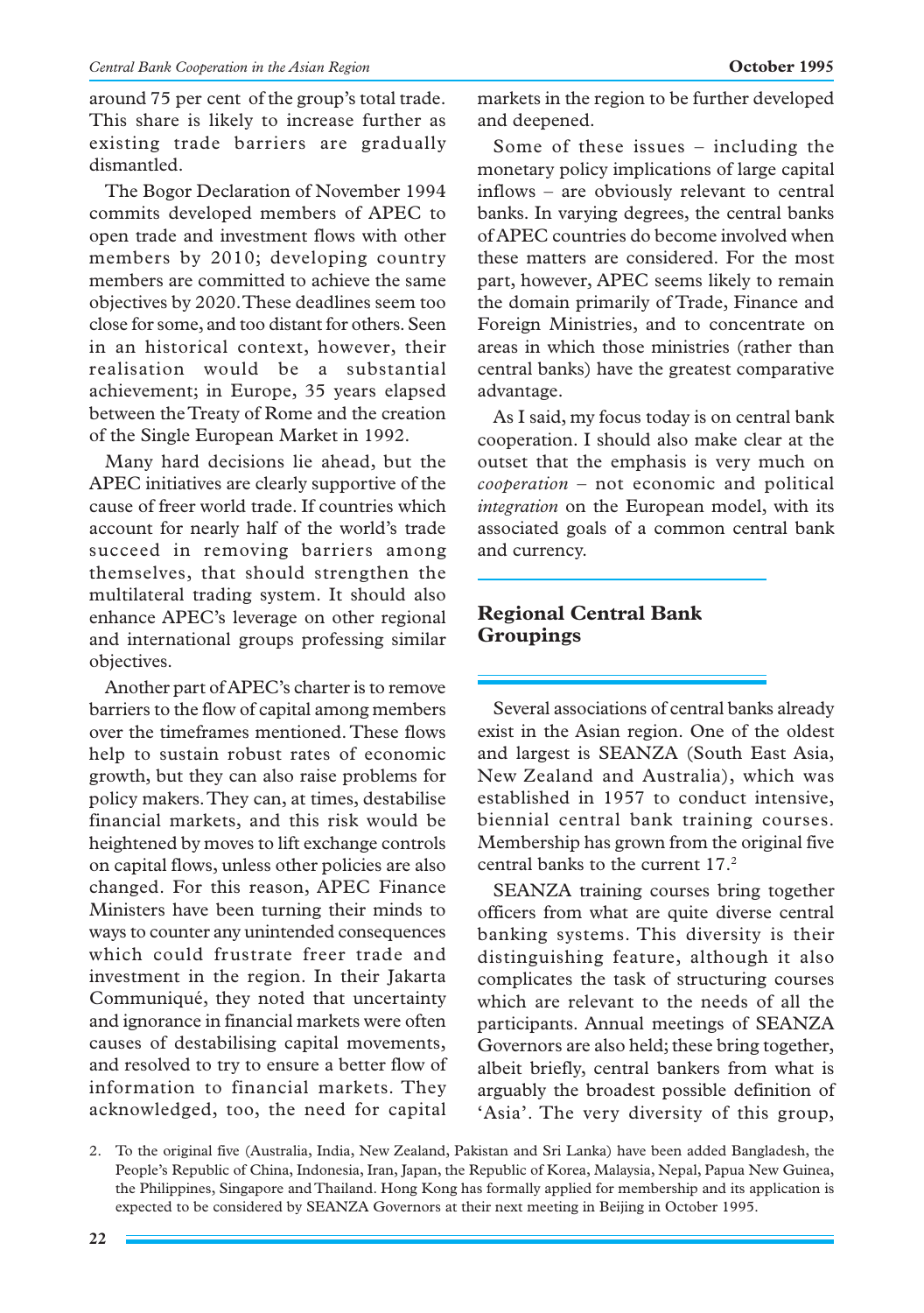however, argues against its practicality as a platform for more intensive central bank cooperation outside the training area.

Another group which also holds annual meetings of Governors and operates a training centre is SEACEN (South East Asian Central Banks). SEACEN originated in 1966 and currently has ten members – Indonesia, the Republic of Korea, Malaysia, Myanmar, Nepal, the Philippines, Singapore, Sri Lanka, Taiwan and Thailand.3 Australia is not a member of SEACEN, but the Reserve Bank regularly makes available senior officers to lecture at SEACEN training courses.

The newest regional central bank group is EMEAP, a less-than-memorable acronym which stands for Executive Meeting of East Asia and Pacific Central Banks. This group grew out of an initiative by the Bank of Japan. The first meeting was held in February 1991, and was attended by central bank representatives from Australia, Indonesia, Japan, the Republic of Korea, Malaysia, New Zealand, the Philippines, Singapore and Thailand. Membership was later expanded to eleven, with the addition of the central banks of the People's Republic of China and Hong Kong. EMEAP meetings are held twice a year, hosted alternatively by the Bank of Japan and another member central bank; representation is usually at Deputy or Assistant Governor level.

By any measure, its member countries make EMEAP a substantial group. Just how substantial can be seen from the following comparisons with the 15 member-country European Union (Table 1).

The half-yearly meetings of EMEAP are valued highly by the Reserve Bank and, we believe, by other participating central banks. The meetings are relevant and informative; the fact that Japan is a member of G3 and G7 provides potentially useful linkages for information sharing with those other groups. EMEAP does not, however, have any policy development or operational functions.

The questions I want to explore today are whether cooperation among regional central banks should be extended into these (and other) areas, and how that might be best achieved. My answers, in brief, are that greater cooperation is desirable, and that a new regional institution is the best way to achieve that.

## **A Rationale**

Perhaps the single most important argument for a new regional institution is the advent of global markets – including for currencies and financial instruments, which are of special interest to central banks. This seemingly relentless process offers the prospect of stronger growth in world trade and development, through better use of the world's capital and other resources. But it also promises a bumpy ride for many countries. Those countries which have not yet done so can expect to come under mounting pressure to liberalise their financial markets. Concerted discussion, and the sharing of experiences of

| Table 1: EMEAP and EU                                                                                                                                                             |                                      |                                    |  |  |
|-----------------------------------------------------------------------------------------------------------------------------------------------------------------------------------|--------------------------------------|------------------------------------|--|--|
|                                                                                                                                                                                   | <b>EMEAP</b>                         | <b>European Union</b>              |  |  |
| Population (million)<br>$GNP^{\star}$ - US\$ billion (1993)<br>- Average growth 1992-94 $(\%)$<br>National saving ratio - Average (%)<br>Foreign exchange reserves - US\$ billion | 1,728<br>7,615<br>6.7<br>35.0<br>388 | 369<br>6,171<br>1.1<br>18.2<br>343 |  |  |

\* Calculated on the basis of purchasing power parity exchange rates.

3. Five of these countries (Indonesia, Malaysia, the Philippines, Singapore and Thailand), together with Brunei, comprise ASEAN (Association of South East Asian Nations), which also organises meetings of central bankers.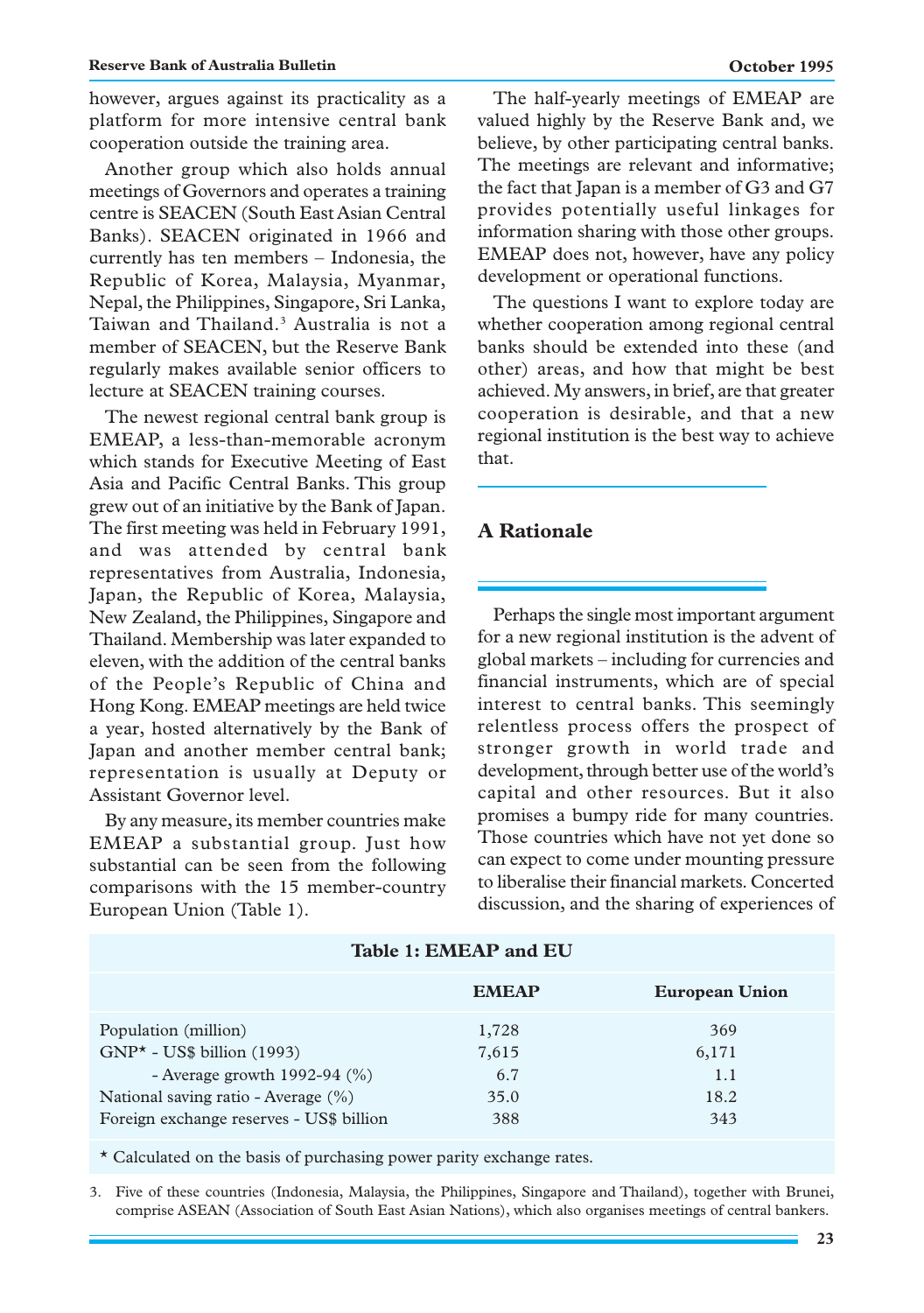both the macroeconomic and regulatory implications of financial liberalisation will require a more deliberative forum than that provided by current EMEAP arrangements.

Globalisation of markets also increases the chance that problems in one part of the world economy will break out elsewhere. We had a foretaste of this with the currency crisis in Mexico earlier this year, which posed certain threats to some countries in this region. In other words, globalisation is elevating the international dimension of monetary cooperation. Domestic policies will always have to be the main line of defence in response to these threats, but even sound domestic policies may not be sufficient in the face of massive short-term swings in cross-border capital flows. Cooperative and coordinated responses on the part of several central banks might be called for, as well as – on occasions – access to emergency financial support.

How is this international dimension best handled? Existing institutions are relevant but not ideal. The Asian Development Bank (ADB) is an important financial institution in the region but its forte is longer-term development assistance. The IMF is an important international financial institution; it can, for example, exert pressure on domestic policies by attaching conditions to the assistance it provides. Most EMEAP countries, however, are unlikely to be frequent recipients of conditional loans. In any event, assistance that might be available from an institution as large as the IMF (it has the interests of 179 members to reconcile) might not be available as quickly as it is required. The IMF is currently exploring options to improve its responsiveness to situations requiring emergency financing, but there is still a case, in my view, for close neighbours to have their own mutual support arrangements to deal quickly with emergency situations.

The Bank for International Settlements (BIS) is a promising model in this context.

Its members ('shareholders') are exclusively central banks, and it has become the principal forum for discussion, consultation and cooperation among central bankers in western countries. Its main drawback from an Asian perspective is that – notwithstanding its name – its membership is 'international' only in a quite narrow sense. All but five of its 33 shareholders are central banks of European countries and 13 of its 17 Board members are Europeans.<sup>4</sup> Despite the progress towards broader participation that has been achieved in some areas by the current General Manager, the BIS remains quintessentially a G10 institution, with an overwhelming European orientation.

In short, no existing institution could expect to match the particular focus or immediacy of a regionally-based institution dedicated to central bank cooperation. An alternative to a new institution is, of course, enhancement of the non-institutional EMEAP arrangements. That, too, would be a matter for the central banks concerned. My own view is that, as valuable as current EMEAP arrangements are, deeper and on-going central bank cooperation will require a proper institutional framework. For that to materialise, a sufficient number of central banks would need to be satisfied that the potential benefits outweighed the costs.

# **Functions of a Regional Central Bank Institution**

I want now to indicate in a little more detail the kinds of functions an institution modelled on the BIS and serving EMEAP-based central banks could perform. In essence, the aim would be to perform broadly similar functions to the BIS in the Asian region. It would complement, rather than compete with, the BIS. Operating with similar objectives, the new institution would hopefully contribute to

<sup>4.</sup> The current country representation on the Board of Directors is Germany (2), Italy (2), United Kingdom (2), France (2), Belgium (2), the Netherlands (1), Sweden (1), Switzerland (1), United States (2), Canada (1), and (the only Asian country) Japan (1).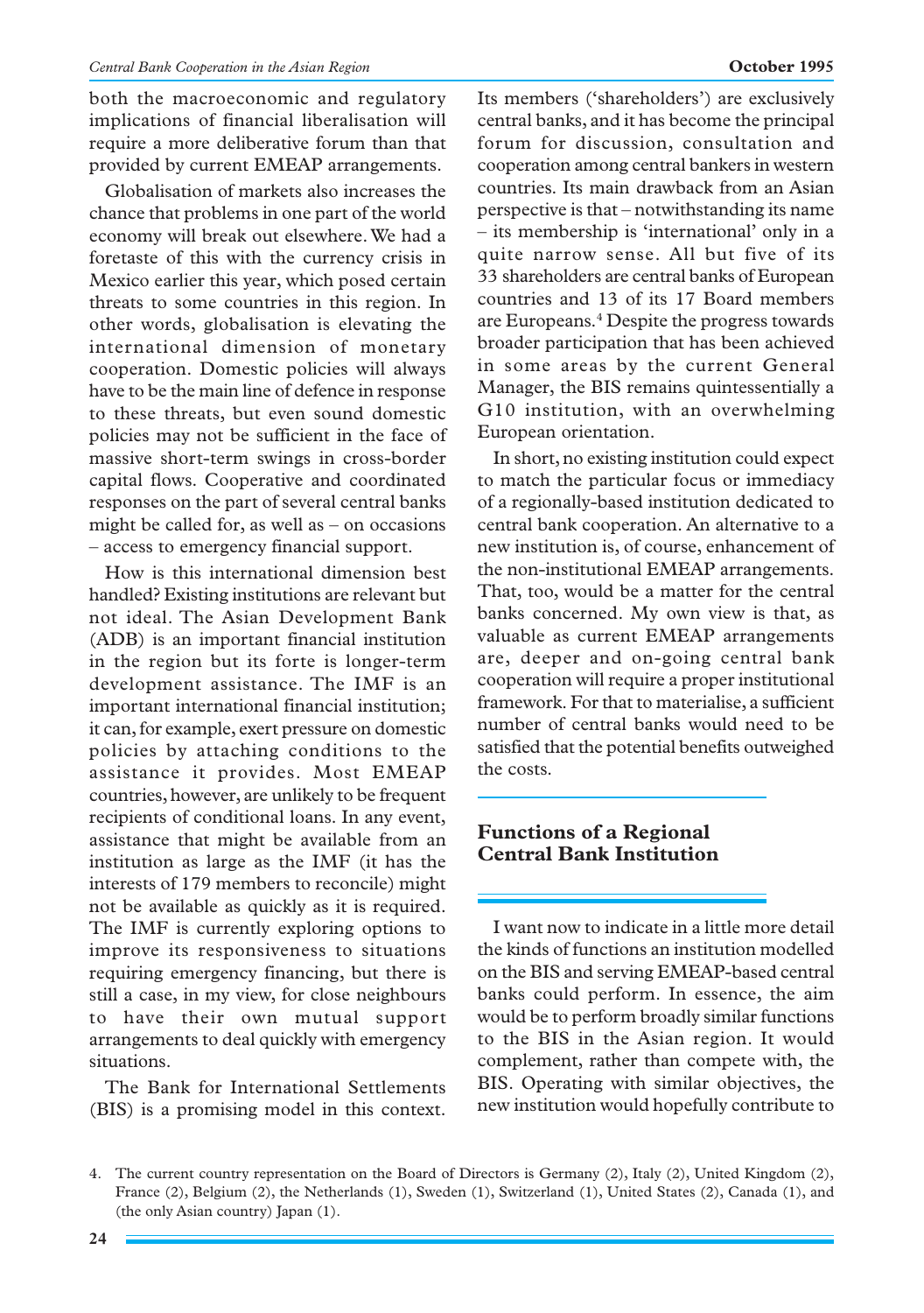more effective cooperation among central banks on the global stage (in much the same way that APEC will hopefully contribute to the objectives of freer world trade and investment flows).

The main functions which I will mention are, to a degree, mutually reinforcing.

#### **Information and Experience Sharing**

I noted earlier that EMEAP countries add up to a substantial bloc. Their economies, on average, have grown about three times faster than the average for OECD economies over the past decade. Given their generally high saving ratios and growing intra-regional trade and investment ties, their relatively rapid growth rates are likely to continue. These, in the normal course, will throw up their own challenges for economic policy makers (including central bankers).

Increased cross-border capital flows consequent upon the progressive deregulation of domestic financial markets can be expected to bring an additional set of challenges. In this environment, the task of maintaining growth and controlling inflation will become more difficult, with additional constraints on the operation of monetary policy, especially where exchange rates are fixed or sticky (as they are in several Asian countries). Central banks will not be the only policy makers affected by these issues, but they will have a pivotal role to play in most countries. A regional institution would provide for more structured and sustained discussion, experience sharing, monitoring, research and cooperation in these policy areas than is possible under the current, informal arrangements. A permanent secretariat – not large but competent – would be required to help give focus and continuity to this cooperation.

#### **Emergency Support Mechanisms**

Crises can and do occur but they are virtually impossible to predict. Being prepared requires on-going discussion and effective contingency plans. It can also entail emergency assistance in exceptional circumstances. This contingency planning and response capability constitute a second broad function of a new regional institution, and a logical extension of the first.

Notwithstanding their high saving ratios, many EMEAP economies also have a significant reliance on foreign capital. Increasingly, this is taking the form of private short-term capital flows, which are potentially volatile and likely to become more so as the globalisation of currency and financial markets spreads. These flows can react quickly to changes in market expectations and news, often independently of changes in economic fundamentals, and often in response to developments outside the region – something like guilt by association, however mistaken that might be.

Central banks can respond to serious destabilisation of this kind in different ways to meet a variety of needs. Responses could range, for example, from information sharing, through coordinated foreign exchange operations and foreign exchange swap agreements, to more highly structured temporary credit facilities. A regional institutional framework could usefully facilitate all these kinds of activities, and would probably be essential in the case of more highly structured facilities. It would have the focus and primacy to pursue effective action, which usually means quick action.

Generally speaking, central banks have more freedom to act in their particular spheres of responsibility, and can usually move more speedily than other organs of government when they need to. They are more able to, as they say in the Nike ads, 'just do it' (after, that is, they have established their guidelines, including in this context, the basis on which any new regional facility would co-exist with other international facilities).

Certainly, there can be no doubting the capacity of regional countries to mount a new facility, as well as to participate fully in broader support schemes. The total foreign exchange reserves of the seven EMEAP countries with the largest reserves, for example, more than match the total of G7, widely regarded as the world's most influential economic group (see Table 2). (This, incidentally, is only one reflection of the remarkable – but still not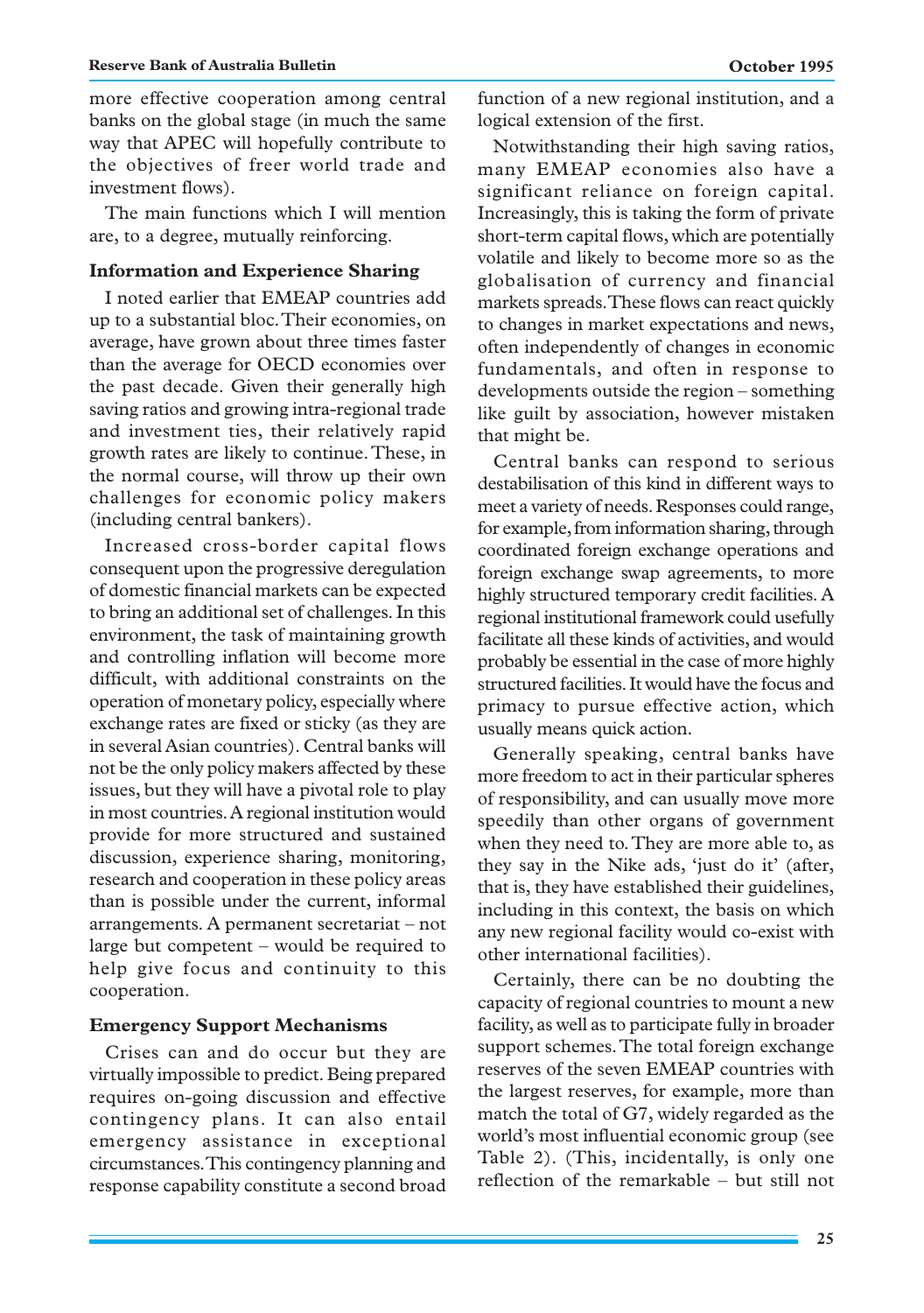| (Excluding gold)     |                     |                            |                     |  |
|----------------------|---------------------|----------------------------|---------------------|--|
| <b>G7 Countries</b>  | <b>US\$</b> billion | 7 EMEAP Countries*         | <b>US\$</b> billion |  |
| <b>United States</b> | 41                  | Japan                      | 115                 |  |
| Japan                | 115                 | Singapore                  | 58                  |  |
| Germany              | 72                  | Hong Kong                  | 53                  |  |
| France               | 24                  | People's Republic of China | 52                  |  |
| Italy                | 30                  | Thailand                   | 29                  |  |
| United Kingdom       | 39                  | Republic of Korea          | 25                  |  |
| Canada               | 10                  | Malaysia                   | 25                  |  |
|                      | 331                 |                            | 357                 |  |

**Table 2: Foreign Exchange Reserves, December 1994**

Taiwan is not a member of EMEAP but its foreign exchange reserves at the end of 1994 totalled more than US\$90 billion.

widely appreciated – changes which have occurred in many countries in the Asian region over the past decade.)

#### **Supervision and Surveillance**

Many EMEAP countries are likely to be under increasing pressures to liberalise their financial markets, not only from outside but also domestically as capital requirements for business and infrastructure outgrow traditional sources and institutions. It is possible that the existence of some regional emergency support mechanisms would be helpful in this regard, to the extent that it provided some additional confidence to the authorities contemplating liberalisation measures.

More generally, central banks will be involved in the supervision of their banking and financial systems through what are likely to be rapidly changing circumstances. No supervisory model is applicable to all countries, irrespective of their stage of development. What is appropriate for Australia or Singapore, for example, is not necessarily appropriate for Indonesia or China. This suggests an argument for a regional institution to facilitate discussion and the sharing of experiences and insights among central banks on bank supervision issues, similar to that raised in the context of the monetary policy implications of volatile crossborder capital flows.

Again, existing international arrangements are not ideal from an Asian perspective. Most of the running on the big changes in bank supervision has been made by the Committee on Banking Supervision established 20 years ago by the G10 countries under the aegis of the BIS. It was this Committee which devised the capital adequacy requirements in relation to credit risk (that is, the risk of counterparty failure) and which is currently putting the finishing touches on proposals to require capital to be maintained against market risk (that is, risks from movements in interest rates, exchange rates and equity prices). Once standards or requirements of these kinds are agreed in the Committee, and adopted by the central banks in G10 countries, there is considerable pressure on others to follow suit – otherwise their banks risk being perceived as somewhat inferior institutions in competitive situations.

The Reserve Bank is a shareholder of the BIS but, not being a member of the G10, it is not a member of the Committee on Banking Supervision where these issues are discussed and largely decided. We do have an opportunity to comment on proposals before the Committee (such as the current market risk proposals), but that is very much a second best situation. It is, however, ahead of the position for most other countries in the region. Even those with sophisticated banking systems are effectively and unfairly discriminated against because certain concessions in the current BIS risk weights for capital adequacy purposes are restricted to banks from countries which are members of the OECD (at present only Japan,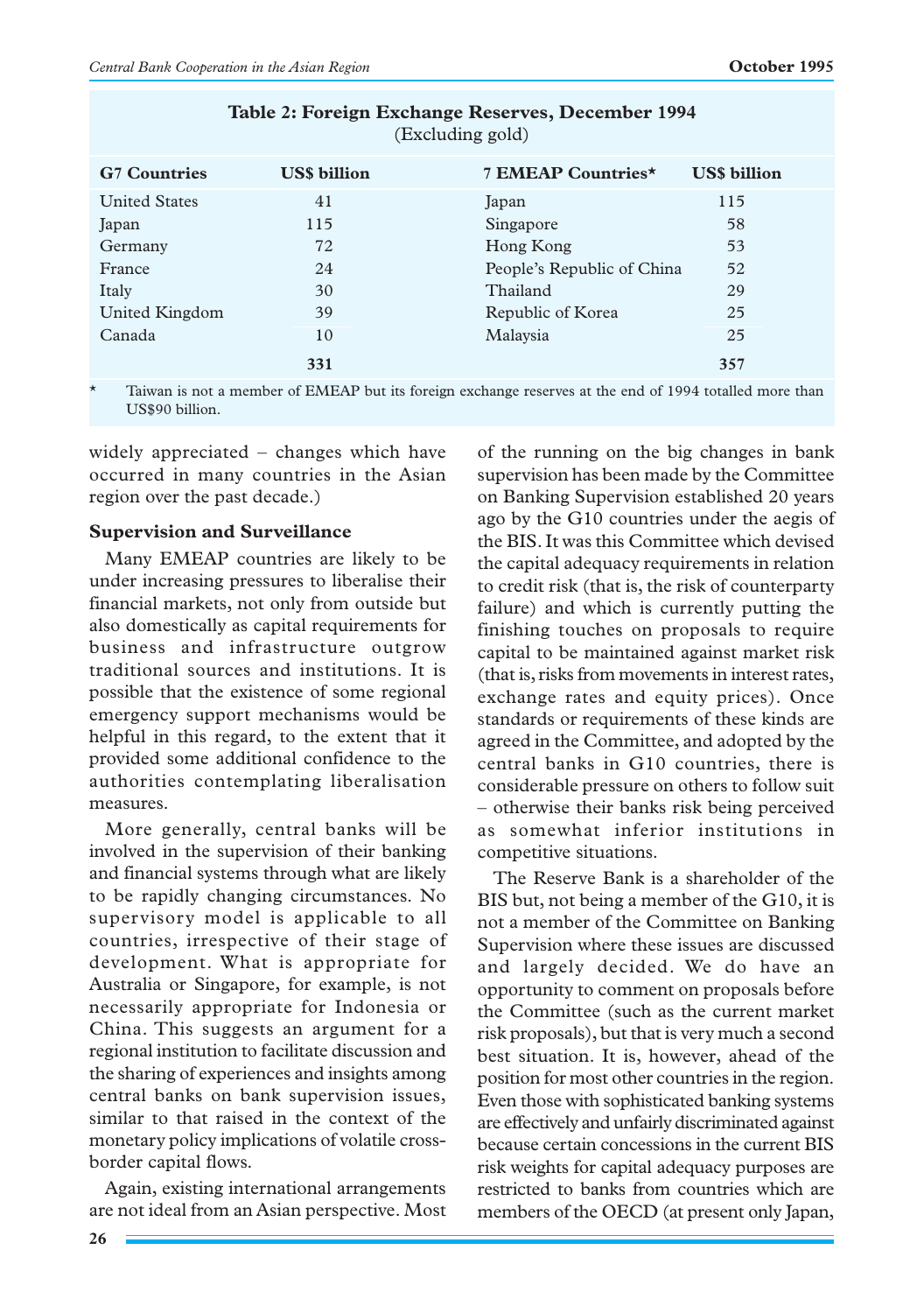Australia and New Zealand among EMEAP countries are members of OECD).

A regional institution might help to make the views of countries in the Asian region better known in bodies like the BIS and its Committee on Banking Supervision. More importantly, it could facilitate cooperation on the growing international element in financial surveillance as banks and other financial institutions spread across national boundaries. Regional banking systems are likely to become increasingly interdependent as trade and investment links develop further. This will generate a growing community of interest in safe and efficient banking systems in individual EMEAP countries.

Similar comments could be made about clearing and payments systems. These systems are critical to the proper functioning of all our economies but we hear little of them (until something goes wrong). Currently, about half the central banks of EMEAP countries (including Australia) either have or are in the process of establishing payments systems for high value interbank payments which are based on Real Time Gross Settlement (RTGS). Because they are in real (as distinct from deferred) time, such systems eliminate interbank settlement risk, and minimise the possibility of systemic difficulties arising from problems in one area of the financial system. They also eliminate settlement risk in foreign exchange markets.

As economies grow and markets of all kinds are progressively deregulated, the volume of transactions flowing daily across the borders of regional countries will go on increasing dramatically. A valuable and legitimate function for a regional institution of the kind envisaged here would be to help strengthen the linkages among payments systems within the region, and between the Asian region and other regions.

#### **Banking Services**

Finally, and in part as an adjunct to its other functions, a new regional institution of the BIS model would be able to offer member (and non-member) central banks a range of financial and investment services. In this role, it would be a bank for central banks, in the way that the BIS has become. (In this role also it would be, to some extent, a competitor with the BIS.)

The BIS assists central banks to manage and invest their foreign exchange reserves, and is active in foreign exchange and financial markets as an agent of central banks. It provides deposit and other investment facilities which are tailored to the particular needs of central banks in managing their reserves, and which are of a kind (and with a credit rating) commercial banks could not provide. Some 100 central banks hold short-term deposits with the BIS; these are estimated to be equivalent to about 10 per cent of global foreign exchange reserves, and include substantial sums from central banks in the Asian region. The spread which the BIS makes on these deposits and transactions not only covers its operational expenses, but also generates profits and dividends for its shareholder central banks.<sup>5</sup>

There is no reason why Asian central banks could not organise a regional institution to provide competitive services of these kinds, essentially as an adjunct to its other functions. Certainly, the talent, financial resources and opportunities exist in the region to make this practical.

## **Conclusion**

In summary, a good case can be made, in my view, for establishing a new institution to promote cooperation among central banks of the region (*not* a regional central bank). A minimum approach might be a modest permanent secretariat servicing regular meetings of member central banks, but a much better prospect, in my view, is the BIS model. That is, an institution with its own capital (to be subscribed by member central banks) and its own balance sheet. As such, it

<sup>5.</sup> Net profit in 1994/95 was of the order of US\$315 million, of which a little over US\$100 million was paid in dividends to shareholder central banks.